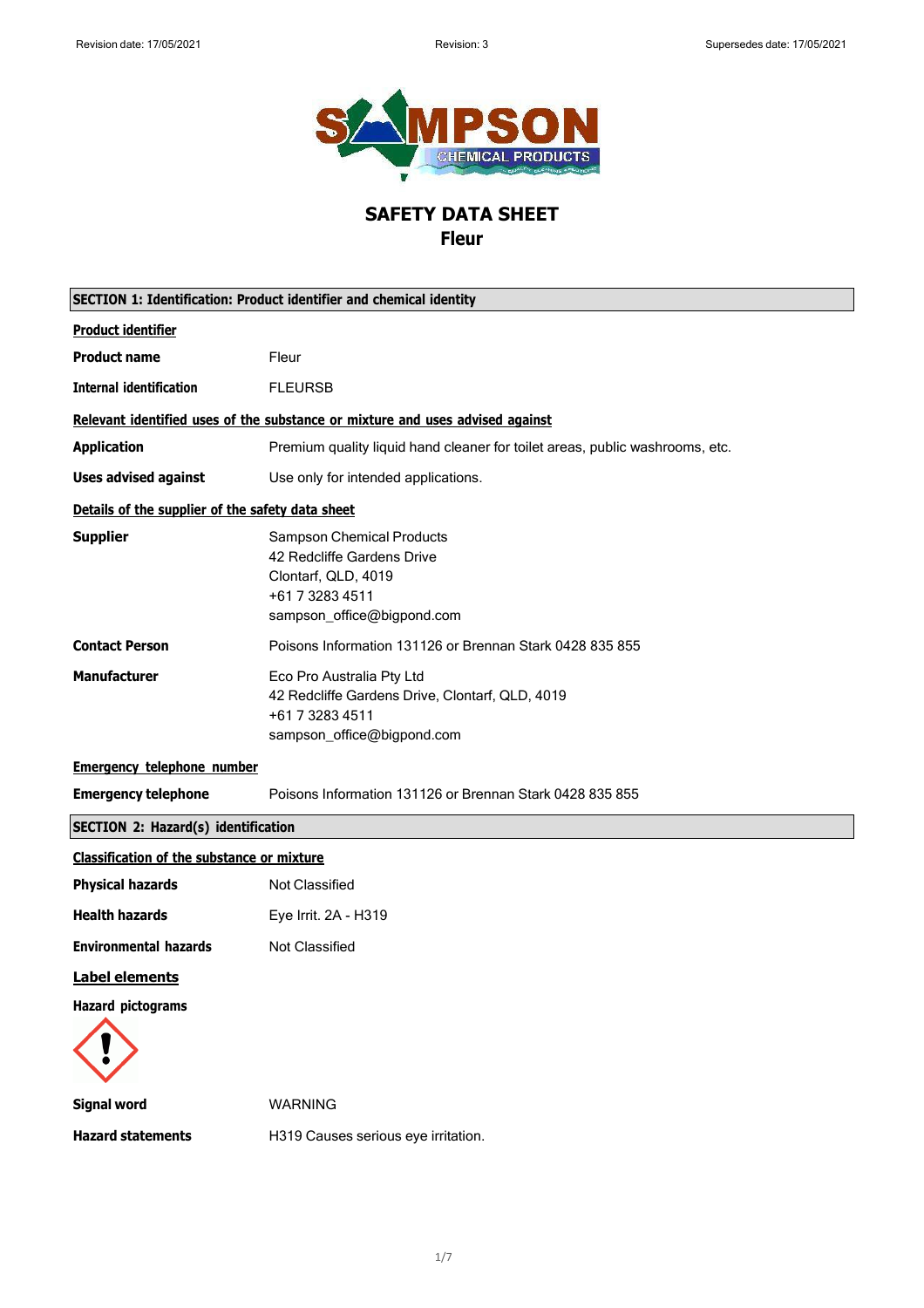| <b>Precautionary statements</b> | P264 Wash contaminated skin thoroughly after handling.                             |
|---------------------------------|------------------------------------------------------------------------------------|
|                                 | P280 Wear protective gloves/ protective clothing/ eye protection/ face protection. |
|                                 | P305+P351+P338 IF IN EYES: Rinse cautiously with water for several minutes. Remove |
|                                 | contact lenses, if present and easy to do. Continue rinsing.                       |
|                                 | P337+P313 If eye irritation persists: Get medical advice/attention.                |

## **Other hazards**

This product does not contain any substances classified as PBT (persistent, bioaccumulative and toxic) or vPvB (very persistent and very bioaccumulative).

| <b>SECTION 3: Composition and information on ingredients</b> |            |
|--------------------------------------------------------------|------------|
| <b>Mixtures</b>                                              |            |
| Alcohols, C10-16, ethoxylated, sulfates, sodium salts        | $10 - 30%$ |
| CAS number: 68585-34-2                                       |            |
|                                                              |            |
| <b>Coconut Diethanolamide</b>                                | $1 - 10%$  |
| CAS number: 68603-42-9                                       |            |

## **SECTION 4: First aid measures**

## **Description of first aid measures**

| <b>General information</b>                                                 | Get medical attention if any discomfort continues. Show this Safety Data Sheet to the medical<br>personnel.                                                                                                            |
|----------------------------------------------------------------------------|------------------------------------------------------------------------------------------------------------------------------------------------------------------------------------------------------------------------|
| <b>Inhalation</b>                                                          | Move affected person to fresh air and keep warm and at rest in a position comfortable for<br>breathing. Loosen tight clothing such as collar, tie or belt. Get medical attention if symptoms<br>are severe or persist. |
| <b>Ingestion</b>                                                           | Rinse mouth thoroughly with water. Get medical advice/attention if you feel unwell. Do not<br>induce vomiting unless under the direction of medical personnel.                                                         |
| <b>Skin Contact</b>                                                        | Rinse with water.                                                                                                                                                                                                      |
| Eye contact                                                                | Rinse with water. Do not rub eye. Remove any contact lenses and open eyelids wide apart.<br>Get medical attention if any discomfort continues.                                                                         |
| <b>Protection of first aiders</b>                                          | First aid personnel should wear appropriate protective equipment during any rescue.                                                                                                                                    |
| Most important symptoms and effects, both acute and delayed                |                                                                                                                                                                                                                        |
| <b>General information</b>                                                 | The severity of the symptoms described will vary dependent on the concentration and the<br>length of exposure.                                                                                                         |
| <b>Inhalation</b>                                                          | No specific symptoms known.                                                                                                                                                                                            |
| <b>Ingestion</b>                                                           | No specific symptoms known.                                                                                                                                                                                            |
| <b>Skin contact</b>                                                        | No specific symptoms known.                                                                                                                                                                                            |
| Eye contact                                                                | Irritating to eyes.                                                                                                                                                                                                    |
| Indication of any immediate medical attention and special treatment needed |                                                                                                                                                                                                                        |
| Notes for the doctor                                                       | Treat symptomatically.                                                                                                                                                                                                 |
| <b>SECTION 5: Firefighting measures</b>                                    |                                                                                                                                                                                                                        |

## **Extinguishing media**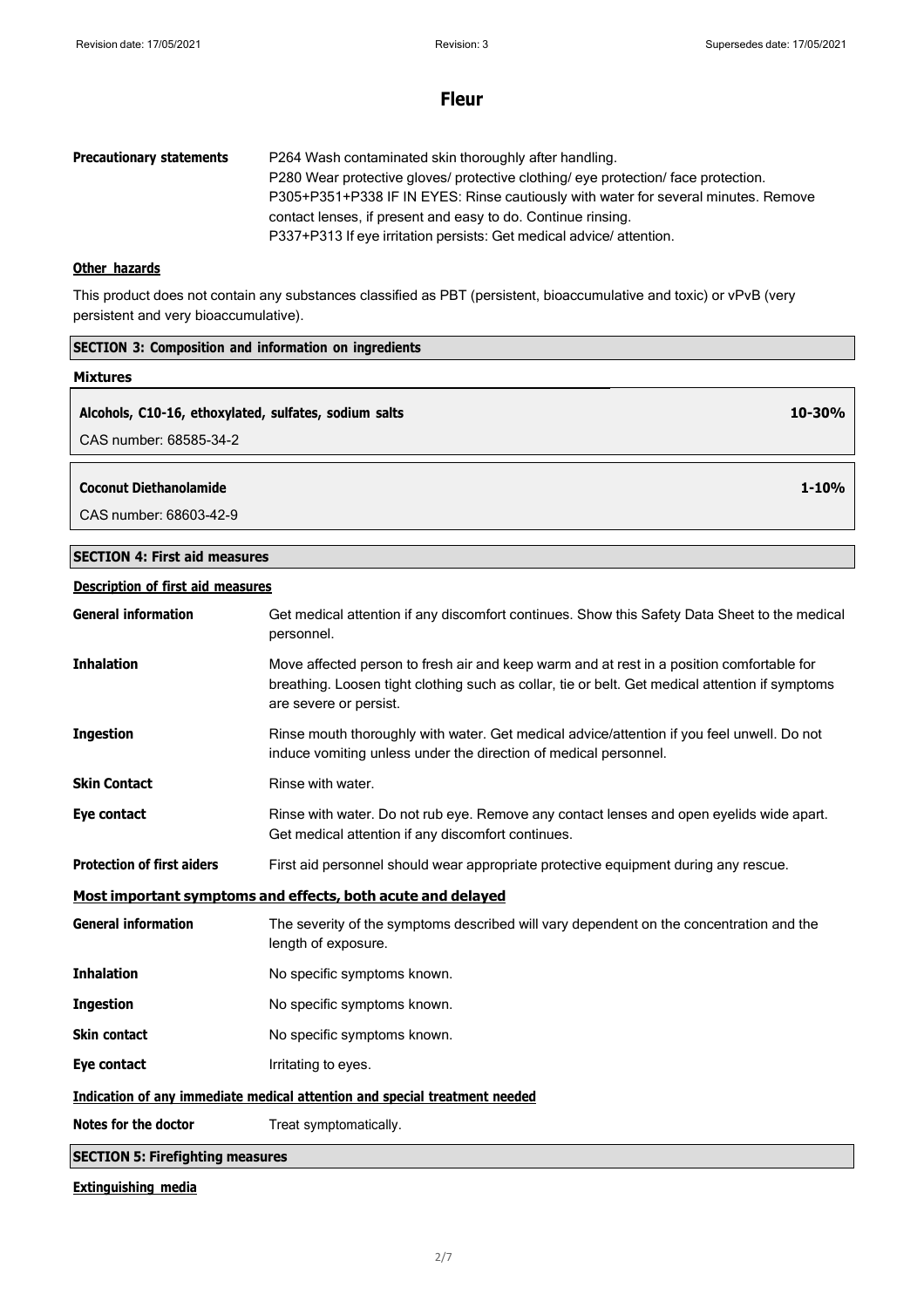| Suitable extinguishing media                          | The product is not flammable. Extinguish with alcohol-resistant foam, carbon dioxide, dry<br>powder or water fog. Use fire-extinguishing media suitable for the surrounding fire.                                                                                                                                                                                                                                                                                                                                                                                                                                                                                              |
|-------------------------------------------------------|--------------------------------------------------------------------------------------------------------------------------------------------------------------------------------------------------------------------------------------------------------------------------------------------------------------------------------------------------------------------------------------------------------------------------------------------------------------------------------------------------------------------------------------------------------------------------------------------------------------------------------------------------------------------------------|
| <b>Unsuitable extinguishing</b><br>media              | Do not use water jet as an extinguisher, as this will spread the fire.                                                                                                                                                                                                                                                                                                                                                                                                                                                                                                                                                                                                         |
| Special hazards arising from the substance or mixture |                                                                                                                                                                                                                                                                                                                                                                                                                                                                                                                                                                                                                                                                                |
| <b>Specific hazards</b>                               | Containers can burst violently or explode when heated, due to excessive pressure build-up.                                                                                                                                                                                                                                                                                                                                                                                                                                                                                                                                                                                     |
| <b>Hazardous combustion</b><br>products               | Thermal decomposition or combustion products may include the following substances:<br>Harmful gases or vapours.                                                                                                                                                                                                                                                                                                                                                                                                                                                                                                                                                                |
| <b>Advice for firefighters</b>                        |                                                                                                                                                                                                                                                                                                                                                                                                                                                                                                                                                                                                                                                                                |
| <b>Protective actions during</b><br>firefighting      | Avoid breathing fire gases or vapours. Evacuate area. Cool containers exposed to heat with<br>water spray and remove them from the fire area if it can be done without risk. Cool containers<br>exposed to flames with water until well after the fire is out. If a leak or spill has not ignited, use<br>water spray to disperse vapours and protect men stopping the leak. Control run-off water by<br>containing and keeping it out of sewers and watercourses. If risk of water pollution occurs,<br>notify appropriate authorities.                                                                                                                                       |
| Special protective equipment<br>for firefighters      | Wear positive-pressure self-contained breathing apparatus (SCBA) and appropriate protective<br>clothing. Firefighter's clothing conforming to Australia/New Zealand Standards AS/NZS 4967<br>(for clothing) AS/NZS 1801 (for helmets), AS/NZS 4821 (for protective boots), AS/NZS 1801<br>(for protective gloves) will provide a basic level of protection for chemical incidents.                                                                                                                                                                                                                                                                                             |
| <b>SECTION 6: Accidental release measures</b>         |                                                                                                                                                                                                                                                                                                                                                                                                                                                                                                                                                                                                                                                                                |
|                                                       | Personal precautions, protective equipment and emergency procedures                                                                                                                                                                                                                                                                                                                                                                                                                                                                                                                                                                                                            |
| <b>Personal precautions</b>                           | Wear protective clothing as described in Section 8 of this safety data sheet. No action shall be<br>taken without appropriate training or involving any personal risk.                                                                                                                                                                                                                                                                                                                                                                                                                                                                                                         |
| <b>Environmental precautions</b>                      |                                                                                                                                                                                                                                                                                                                                                                                                                                                                                                                                                                                                                                                                                |
| <b>Environmental precautions</b>                      | Avoid discharge to the aquatic environment.                                                                                                                                                                                                                                                                                                                                                                                                                                                                                                                                                                                                                                    |
| Methods and material for containment and cleaning up  |                                                                                                                                                                                                                                                                                                                                                                                                                                                                                                                                                                                                                                                                                |
| Methods for cleaning up                               | Wear protective clothing as described in Section 8 of this safety data sheet. Clear up spills<br>immediately and dispose of waste safely. Small Spillages: Collect spillage. Large Spillages:<br>Absorb spillage with non-combustible, absorbent material. The contaminated absorbent may<br>pose the same hazard as the spilled material. Collect and place in suitable waste disposal<br>containers and seal securely. Label the containers containing waste and contaminated<br>materials and remove from the area as soon as possible. Flush contaminated area with plenty<br>of water. Wash thoroughly after dealing with a spillage. For waste disposal, see Section 13. |
| Reference to other sections                           |                                                                                                                                                                                                                                                                                                                                                                                                                                                                                                                                                                                                                                                                                |
| <b>Reference to other sections</b>                    | For personal protection, see Section 8. See Section 11 for additional information on health<br>hazards. See Section 12 for additional information on ecological hazards. For waste disposal,<br>see Section 13.                                                                                                                                                                                                                                                                                                                                                                                                                                                                |
|                                                       | SECTION 7: Handling and storage, including how the chemical may be safely used                                                                                                                                                                                                                                                                                                                                                                                                                                                                                                                                                                                                 |
| <b>Precautions for safe handling</b>                  |                                                                                                                                                                                                                                                                                                                                                                                                                                                                                                                                                                                                                                                                                |
| <b>Usage precautions</b>                              | Read and follow manufacturer's recommendations. Wear protective clothing as described in<br>Section 8 of this safety data sheet. Keep away from food, drink and animal feeding stuffs.                                                                                                                                                                                                                                                                                                                                                                                                                                                                                         |

Handle all packages and containers carefully to minimise spills. Keep container tightly sealed when not in use. Avoid the formation of mists. Avoid discharge to the aquatic environment.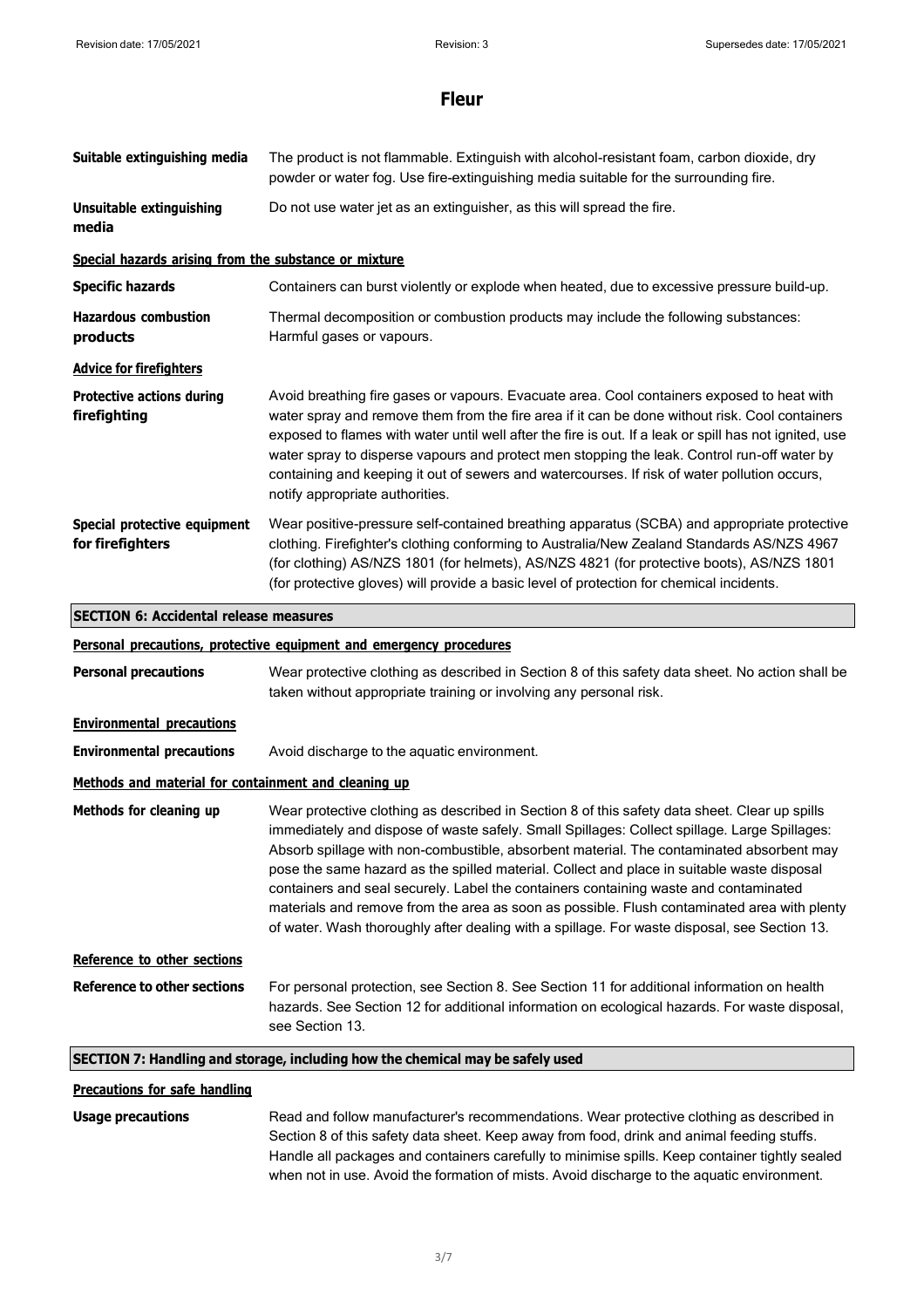| <b>Advice on general</b><br>occupational hygiene             | Wash promptly if skin becomes contaminated. Take off contaminated clothing and wash<br>before reuse. Wash contaminated clothing before reuse.                                                                                                                                                                                                                                                                                                                                                                                                                                                                       |  |
|--------------------------------------------------------------|---------------------------------------------------------------------------------------------------------------------------------------------------------------------------------------------------------------------------------------------------------------------------------------------------------------------------------------------------------------------------------------------------------------------------------------------------------------------------------------------------------------------------------------------------------------------------------------------------------------------|--|
| Conditions for safe storage, including any incompatibilities |                                                                                                                                                                                                                                                                                                                                                                                                                                                                                                                                                                                                                     |  |
| <b>Storage precautions</b>                                   | Keep only in the original container. Keep container tightly closed, in a cool, well ventilated<br>place. Keep containers upright. Protect containers from damage.                                                                                                                                                                                                                                                                                                                                                                                                                                                   |  |
| <b>Storage class</b>                                         | Chemical storage.                                                                                                                                                                                                                                                                                                                                                                                                                                                                                                                                                                                                   |  |
| Specific end use(s)                                          |                                                                                                                                                                                                                                                                                                                                                                                                                                                                                                                                                                                                                     |  |
| Specific end use(s)                                          | The identified uses for this product are detailed in Section 1.                                                                                                                                                                                                                                                                                                                                                                                                                                                                                                                                                     |  |
|                                                              | <b>SECTION 8: Exposure controls and personal protection</b>                                                                                                                                                                                                                                                                                                                                                                                                                                                                                                                                                         |  |
| <b>Exposure controls</b>                                     |                                                                                                                                                                                                                                                                                                                                                                                                                                                                                                                                                                                                                     |  |
| <b>Protective equipment</b>                                  |                                                                                                                                                                                                                                                                                                                                                                                                                                                                                                                                                                                                                     |  |
|                                                              |                                                                                                                                                                                                                                                                                                                                                                                                                                                                                                                                                                                                                     |  |
| <b>Appropriate engineering</b><br>controls                   | Provide adequate ventilation. Observe any occupational exposure limits for the product or<br>ingredients.                                                                                                                                                                                                                                                                                                                                                                                                                                                                                                           |  |
| Eye/face protection                                          | Wear tight-fitting, chemical splash goggles or face shield. If inhalation hazards exist, a full-<br>face respirator may be required instead.                                                                                                                                                                                                                                                                                                                                                                                                                                                                        |  |
| <b>Hand protection</b>                                       | No specific hand protection recommended.                                                                                                                                                                                                                                                                                                                                                                                                                                                                                                                                                                            |  |
| Other skin and body<br>protection                            | Wear appropriate clothing to prevent repeated or prolonged skin contact.                                                                                                                                                                                                                                                                                                                                                                                                                                                                                                                                            |  |
| <b>Hygiene measures</b>                                      | Wash hands thoroughly after handling. Wash at the end of each work shift and before eating,<br>smoking and using the toilet. Do not eat, drink or smoke when using this product.                                                                                                                                                                                                                                                                                                                                                                                                                                    |  |
| <b>Respiratory protection</b>                                | Ensure all respiratory protective equipment is suitable for its intended use and complies with<br>Australia/New Zealand Standard AS/NZS 1716. Check that the respirator fits tightly and the<br>filter is changed regularly. Gas and combination filter cartridges should comply with<br>Australia/New Zealand Standard AS/NZS 1716. Full face mask respirators with replaceable<br>filter cartridges should comply with Australia/New Zealand Standard AS/NZS 1716. Half mask<br>and quarter mask respirators with replaceable filter cartridges should comply with<br>Australia/New Zealand Standard AS/NZS 1716. |  |
| <b>Environmental exposure</b><br>controls                    | Keep container tightly sealed when not in use.                                                                                                                                                                                                                                                                                                                                                                                                                                                                                                                                                                      |  |

# **SECTION 9: Physical and chemical properties**

| <b>Information on basic physical and chemical properties</b> |                                                |
|--------------------------------------------------------------|------------------------------------------------|
| <b>Appearance</b>                                            | Slightly viscous, pearlescent liquid           |
| Colour                                                       | White.                                         |
| Odour                                                        | Fragrant.                                      |
| рH                                                           | 6.5                                            |
| <b>Specific Gravity</b>                                      | 1                                              |
| <b>Other information</b>                                     | Adds moisture to the dermal layer of the skin. |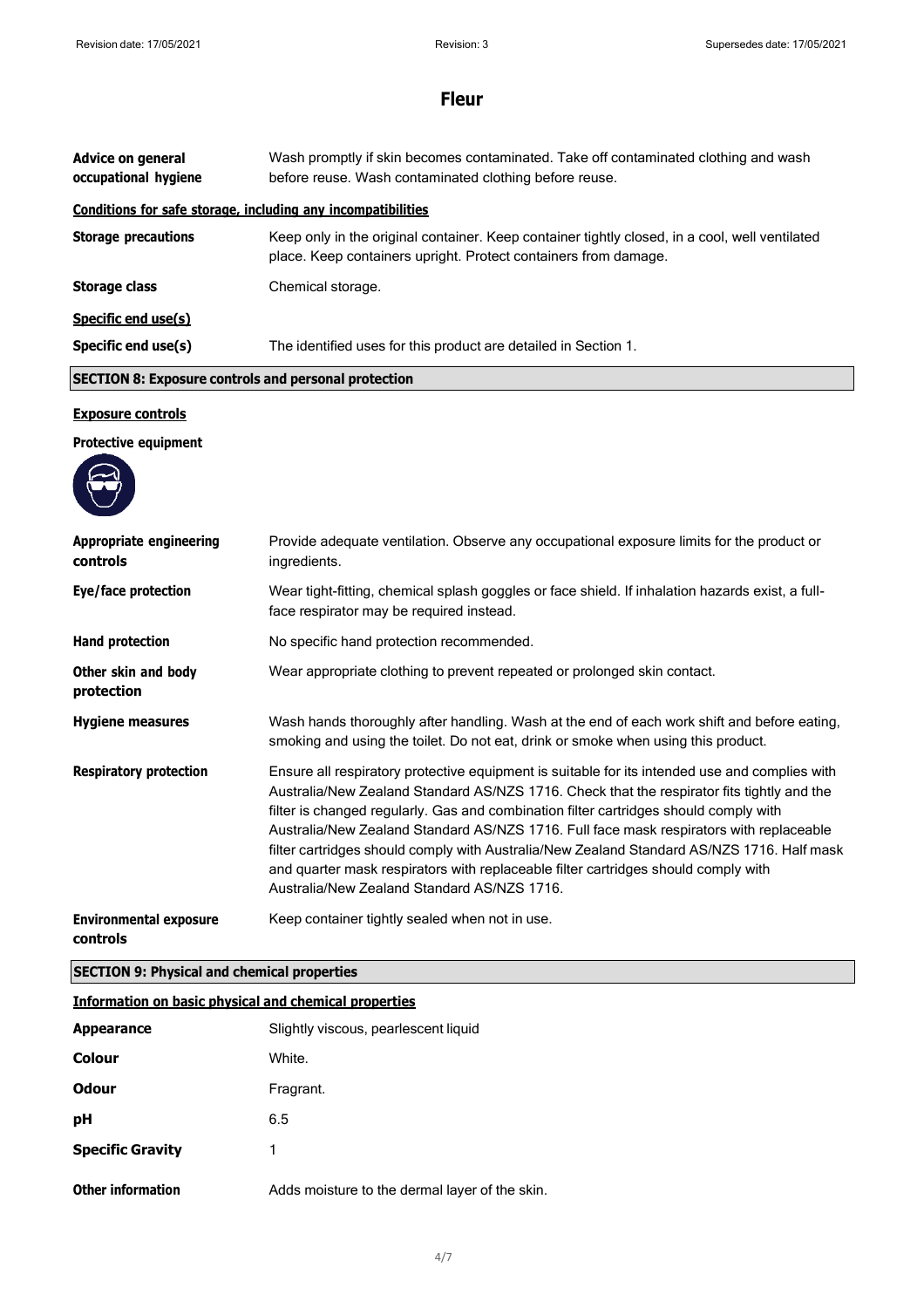| <b>SECTION 10: Stability and reactivity</b>                          |                                                                                                                                                                         |
|----------------------------------------------------------------------|-------------------------------------------------------------------------------------------------------------------------------------------------------------------------|
| <b>Reactivity</b>                                                    | There are no known reactivity hazards associated with this product.                                                                                                     |
| <b>Stability</b>                                                     | Stable at normal ambient temperatures and when used as recommended. Stable under the<br>prescribed storage conditions.                                                  |
| <b>Possibility of hazardous</b><br>reactions                         | No potentially hazardous reactions known.                                                                                                                               |
| <b>Conditions to avoid</b>                                           | There are no known conditions that are likely to result in a hazardous situation.                                                                                       |
| <b>Materials to avoid</b>                                            | No specific material or group of materials is likely to react with the product to produce a<br>hazardous situation.                                                     |
| <b>Hazardous decomposition</b><br>products                           | Does not decompose when used and stored as recommended. Thermal decomposition or<br>combustion products may include the following substances: Harmful gases or vapours. |
| <b>SECTION 11: Toxicological information</b>                         |                                                                                                                                                                         |
| <b>Information on toxicological effects</b>                          |                                                                                                                                                                         |
| <b>Acute toxicity - oral</b><br>Notes (oral LD <sub>50</sub> )       | Based on available data the classification criteria are not met.                                                                                                        |
| <b>Acute toxicity - dermal</b><br>Notes (dermal LD <sub>50</sub> )   | Based on available data the classification criteria are not met.                                                                                                        |
| <b>Acute toxicity - inhalation</b><br>Notes (inhalation LCso)        | Based on available data the classification criteria are not met.                                                                                                        |
| <b>Skin corrosion/irritation</b><br>Animal data                      | Based on available data the classification criteria are not met.                                                                                                        |
| Serious eye damage/irritation<br>Serious eye damage/irritation       | Causes serious eye irritation.                                                                                                                                          |
| <b>Respiratory sensitisation</b><br><b>Respiratory sensitisation</b> | Based on available data the classification criteria are not met.                                                                                                        |
| <b>Skin sensitisation</b><br><b>Skin sensitisation</b>               | Based on available data the classification criteria are not met.                                                                                                        |
| Germ cell mutagenicity<br>Genotoxicity - in vitro                    | Based on available data the classification criteria are not met.                                                                                                        |
| <b>Carcinogenicity</b><br>Carcinogenicity                            | Based on available data the classification criteria are not met.                                                                                                        |
| <b>IARC</b> carcinogenicity                                          | None of the ingredients are listed or exempt.                                                                                                                           |
| <b>Reproductive toxicity</b>                                         | Reproductive toxicity - fertility Based on available data the classification criteria are not met.                                                                      |
| <b>Reproductive toxicity -</b><br>development                        | Based on available data the classification criteria are not met.                                                                                                        |
| Specific target organ toxicity - single exposure                     |                                                                                                                                                                         |
| <b>STOT - single exposure</b>                                        | Not classified as a specific target organ toxicant after a single exposure.                                                                                             |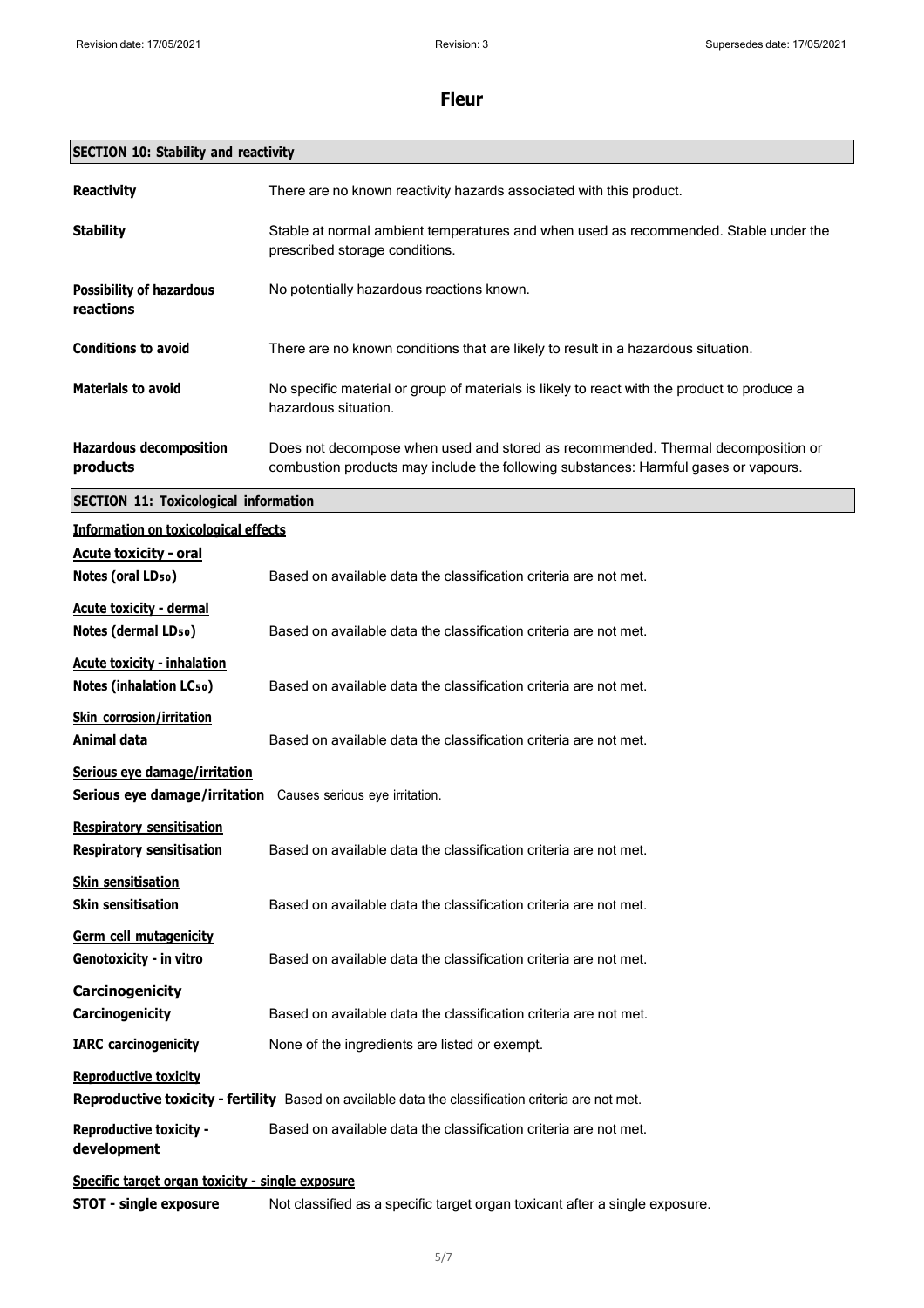| Specific target organ toxicity - repeated exposure |                                                                                                                                                                                                                                                                                                                                                                                                                                                                                                                           |
|----------------------------------------------------|---------------------------------------------------------------------------------------------------------------------------------------------------------------------------------------------------------------------------------------------------------------------------------------------------------------------------------------------------------------------------------------------------------------------------------------------------------------------------------------------------------------------------|
| <b>STOT - repeated exposure</b>                    | Not classified as a specific target organ toxicant after repeated exposure.                                                                                                                                                                                                                                                                                                                                                                                                                                               |
| <b>Aspiration hazard</b>                           |                                                                                                                                                                                                                                                                                                                                                                                                                                                                                                                           |
| <b>Aspiration hazard</b>                           | Based on available data the classification criteria are not met.                                                                                                                                                                                                                                                                                                                                                                                                                                                          |
| <b>General information</b>                         | The severity of the symptoms described will vary dependent on the concentration and the<br>length of exposure.                                                                                                                                                                                                                                                                                                                                                                                                            |
| <b>Inhalation</b>                                  | No specific symptoms known.                                                                                                                                                                                                                                                                                                                                                                                                                                                                                               |
| <b>Ingestion</b>                                   | No specific symptoms known.                                                                                                                                                                                                                                                                                                                                                                                                                                                                                               |
| <b>Skin Contact</b>                                | No specific symptoms known.                                                                                                                                                                                                                                                                                                                                                                                                                                                                                               |
| Eye contact                                        | Irritating to eyes.                                                                                                                                                                                                                                                                                                                                                                                                                                                                                                       |
| <b>Route of exposure</b>                           | Ingestion Inhalation Skin and/or eye contact                                                                                                                                                                                                                                                                                                                                                                                                                                                                              |
| <b>Target Organs</b>                               | No specific target organs known.                                                                                                                                                                                                                                                                                                                                                                                                                                                                                          |
| <b>SECTION 12: Ecological information</b>          |                                                                                                                                                                                                                                                                                                                                                                                                                                                                                                                           |
| <b>Ecotoxicity</b>                                 | Not regarded as dangerous for the environment. However, large or frequent spills may have<br>hazardous effects on the environment.                                                                                                                                                                                                                                                                                                                                                                                        |
| <b>Toxicity</b>                                    | Based on available data the classification criteria are not met.                                                                                                                                                                                                                                                                                                                                                                                                                                                          |
| Persistence and degradability                      |                                                                                                                                                                                                                                                                                                                                                                                                                                                                                                                           |
|                                                    | Persistence and degradability The degradability of the product is not known.                                                                                                                                                                                                                                                                                                                                                                                                                                              |
| <b>Bioaccumulative potential</b>                   |                                                                                                                                                                                                                                                                                                                                                                                                                                                                                                                           |
| <b>Bioaccumulative Potential</b>                   | No data available on bioaccumulation.                                                                                                                                                                                                                                                                                                                                                                                                                                                                                     |
| <b>Mobility in soil</b>                            |                                                                                                                                                                                                                                                                                                                                                                                                                                                                                                                           |
| <b>Mobility</b>                                    | No data available.                                                                                                                                                                                                                                                                                                                                                                                                                                                                                                        |
| Other adverse effects                              |                                                                                                                                                                                                                                                                                                                                                                                                                                                                                                                           |
| <b>Other adverse effects</b>                       | None known.                                                                                                                                                                                                                                                                                                                                                                                                                                                                                                               |
| <b>SECTION 13: Disposal considerations</b>         |                                                                                                                                                                                                                                                                                                                                                                                                                                                                                                                           |
| <b>Waste treatment methods</b>                     |                                                                                                                                                                                                                                                                                                                                                                                                                                                                                                                           |
| <b>General information</b>                         | The generation of waste should be minimised or avoided wherever possible. Reuse or recycle<br>products wherever possible. This material and its container must be disposed of in a safe<br>way. When handling waste, the safety precautions applying to handling of the product should<br>be considered. Care should be taken when handling emptied containers that have not been<br>thoroughly cleaned or rinsed out. Empty containers or liners may retain some product<br>residues and hence be potentially hazardous. |
| <b>Disposal methods</b>                            | Dispose of waste via a licensed waste disposal contractor.                                                                                                                                                                                                                                                                                                                                                                                                                                                                |
| <b>SECTION 14: Transport information</b>           |                                                                                                                                                                                                                                                                                                                                                                                                                                                                                                                           |
| General                                            | The product is not covered by international regulations on the transport of dangerous goods<br>(IMDG, IATA, ADG).                                                                                                                                                                                                                                                                                                                                                                                                         |
| <b>UN number</b>                                   |                                                                                                                                                                                                                                                                                                                                                                                                                                                                                                                           |